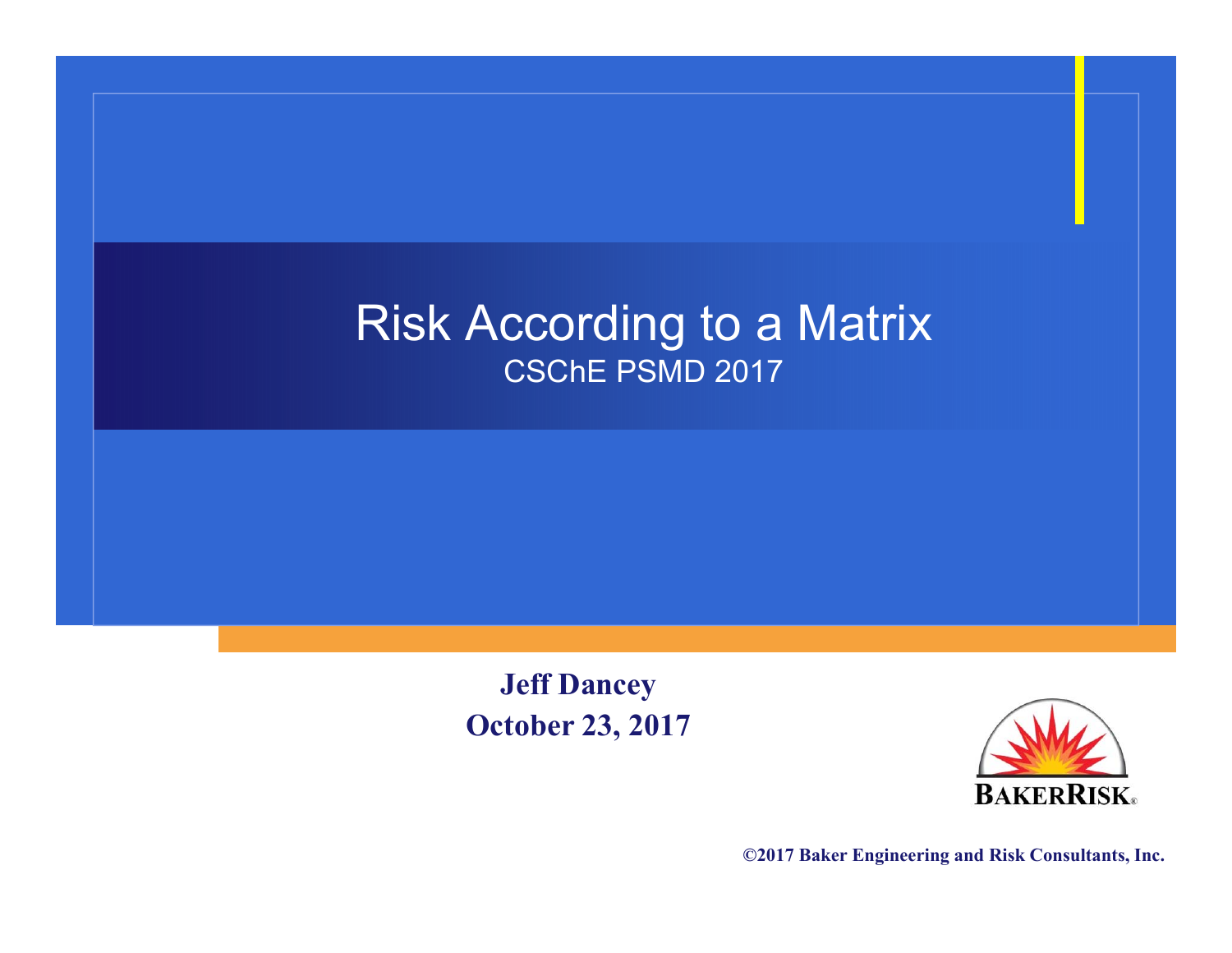

#### **Overview**

- $\mathcal{L}_{\mathcal{A}}$ Introduction to the Risk Matrix
- $\mathcal{L}_{\mathcal{A}}$ How Small is a Million
- $\mathcal{L}_{\mathcal{A}}$ Elephants Don't Fit in Shoeboxes
- $\mathcal{L}_{\mathcal{A}}$ Using a Sledgehammer on a Pin
- $\mathbb{R}^n$  A Laser Guided, Steam Driven Sledgehammer is Still a Sledgehammer
- $\mathcal{L}_{\mathcal{A}}$ When an Order of Magnitude is not an Order of Magnitude
- $\mathcal{L}_{\mathcal{A}}$ Be Fruitful, But Don't Multiply
- $\mathcal{L}_{\mathcal{A}}$ The Tipping Point
- $\mathcal{L}_{\mathcal{A}}$ The Consequence Conundrum
- $\mathcal{L}_{\mathcal{A}}$ These Are Not the Consequences You're Looking For…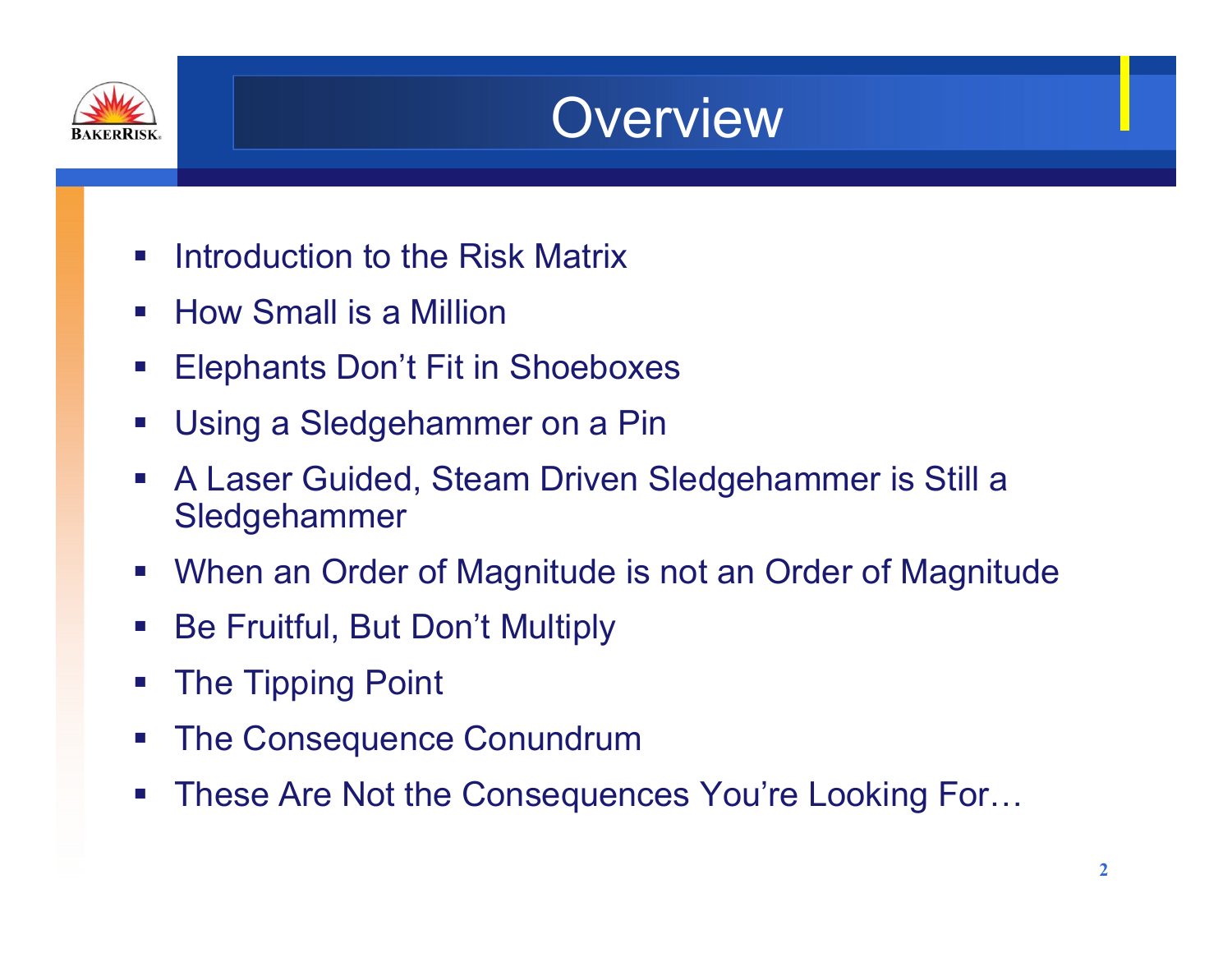

#### Introduction to the Risk Matrix

- $\mathcal{C}$ Very common in industry
- $\mathcal{C}^{\mathcal{A}}$  Many companies have their own
- $\mathcal{A}$ Quick way to screen risks
- $\Box$  Basic matrices are easy to learn and apply
- $\mathbb{R}^n$  Easy to customize based on company needs
- $\mathcal{C}^{\mathcal{A}}$  Used for risk assessments, capital project scoring, incident reviews

|                                                                    |                             |                            |                         |              | Likelihood                                     |                                         |                                          |                                       |                                             |  |
|--------------------------------------------------------------------|-----------------------------|----------------------------|-------------------------|--------------|------------------------------------------------|-----------------------------------------|------------------------------------------|---------------------------------------|---------------------------------------------|--|
|                                                                    |                             |                            |                         |              | $\overline{1}$                                 | $\overline{2}$                          | $\overline{\mathbf{3}}$                  | $\ddot{a}$                            | $\overline{\phantom{a}}$                    |  |
| Environmental                                                      | Consequence<br>Financial    | <b>Health &amp; Safety</b> |                         | Ranking      | Very Rare<br>(Less than once in 100,000 years) | Rare<br>(Once in 1,000 to 10,000 years) | Unlikely<br>(Once in 100 to 1,000 years) | Possible<br>(Once in 10 to 100 years) | Frequent<br>(More than once every 10 years) |  |
|                                                                    |                             |                            |                         |              |                                                |                                         |                                          |                                       |                                             |  |
| On-site release, non-reportable<br>event                           | Under \$10,000              | First Aid                  | $\,$ 1 $\,$             | Low          | $\mathbf{1}$                                   | $\mathbf{z}$                            | $\bar{\mathbf{3}}$                       | $\overline{4}$                        | s.                                          |  |
| Reportable release, soil<br>contamination                          | \$10,000 to \$100,000       | Medical Treatment          | $\overline{2}$          | Moderate     | $\mathbf{z}$                                   | $\overline{a}$                          | 6 <sup>1</sup>                           | $\overline{\mathbf{3}}$               | 10                                          |  |
| Significant release, release with<br>remediation under \$1,000,000 | \$100,000 to \$1,000,000    | Lost Time                  | $\overline{\mathbf{3}}$ | High         | $\overline{\mathbf{3}}$                        | $\epsilon$                              | $\overline{9}$                           | 12                                    | 15 <sub>1</sub>                             |  |
| Release requiring major<br>remediation (up to \$10,000,000)        | \$1,000,000 to \$10,000,000 | Permanent Injury           | $\,$ 4 $\,$             | Very High    | $\ddot{\textbf{a}}$                            | $\overline{\mathbf{8}}$                 | 12                                       | 16                                    | 20                                          |  |
| Permanent environmental damage                                     | Over \$10,000,000           | Fatality                   | $\sf s$                 | Catastrophic | $\mathsf S$                                    | 10 <sub>2</sub>                         | 15 <sub>1</sub>                          | 20                                    | 25                                          |  |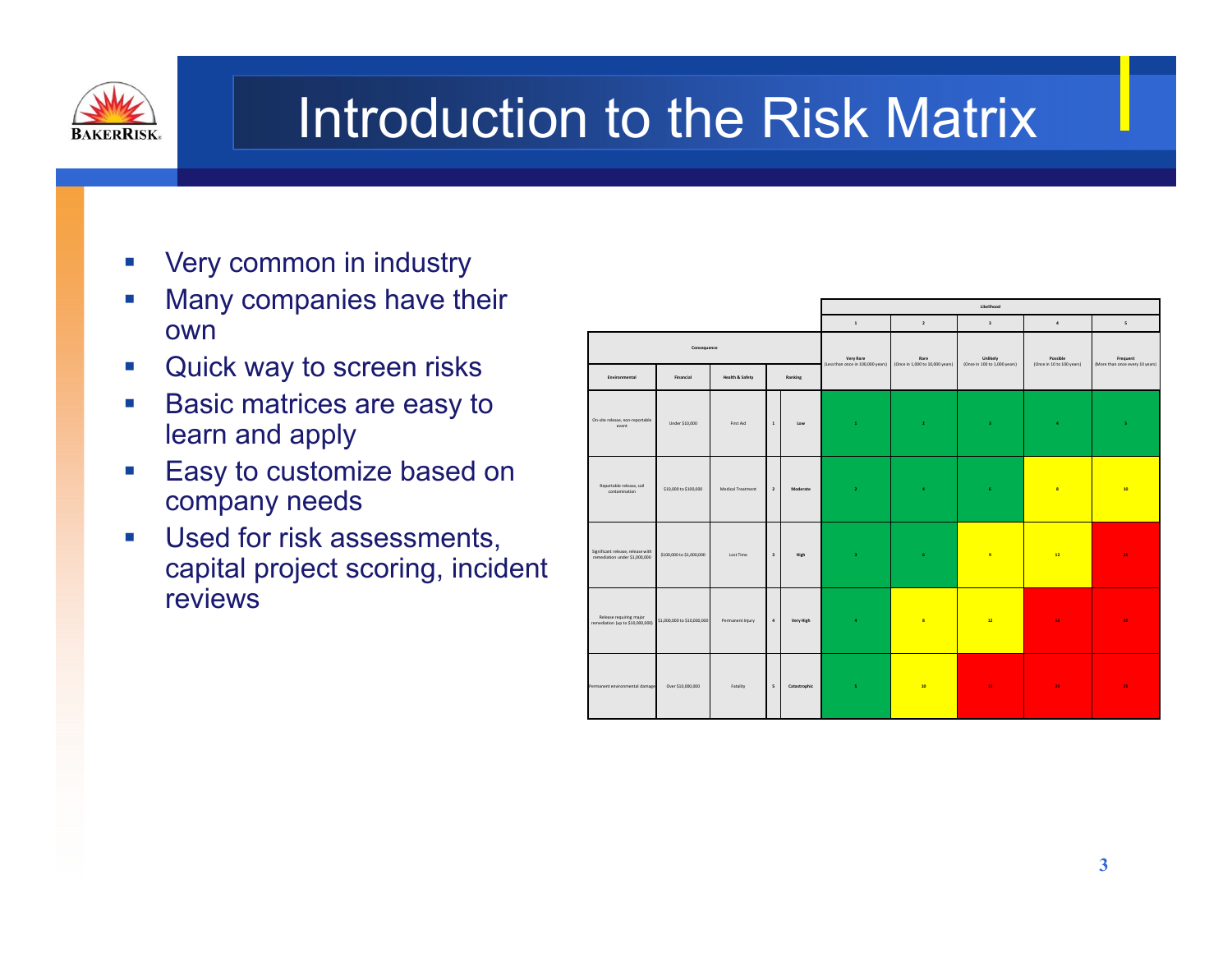

#### How Small is a Million

|                                                                                 |                                                     |                |                  |                                                |                                                  | Likelihood                                           |                                              |                                                                            |
|---------------------------------------------------------------------------------|-----------------------------------------------------|----------------|------------------|------------------------------------------------|--------------------------------------------------|------------------------------------------------------|----------------------------------------------|----------------------------------------------------------------------------|
|                                                                                 |                                                     |                |                  | $\mathbf{1}$                                   | $\overline{2}$                                   | $\overline{\mathbf{z}}$                              | $\Delta$                                     | 5.                                                                         |
| Consequence<br><b>Health &amp; Safety</b><br><b>Ranking</b><br><b>Financial</b> |                                                     |                |                  | Frequent<br>(More than once<br>every 10 years) | <b>Possible</b><br>(Once in 10 to 1000<br>years) | <b>Unlikely</b><br>Once in 1000 to<br>100,000 years) | <b>Very Unlikely</b><br>1in 1 million years) | Improbable<br>(Once in 100,000 to (Less than once in $1$<br>million years) |
| Under \$10,000                                                                  | <b>First Aid</b>                                    | $\mathbf{1}$   | Low              | Low                                            | Low                                              | Low                                                  | Low                                          | Low                                                                        |
| \$10,000 to<br>\$100,000                                                        | Medical<br>Treatment                                | $\overline{2}$ | <b>Moderate</b>  | <b>Medium</b>                                  | <b>Medium</b>                                    | Low                                                  | Low                                          | Low                                                                        |
| \$100,000 to<br>\$1,000,000                                                     | Lost Time                                           | $\mathbf{3}$   | High             | <b>High</b>                                    | <b>Medium</b>                                    | <b>Medium</b>                                        | Low                                          | Low                                                                        |
| \$1,000,000 to<br>\$10,000,000                                                  | Single Fatality or<br>Permanent<br>Disabling Injury | $\overline{a}$ | <b>Very High</b> | <b>High</b>                                    | <b>High</b>                                      | <b>Medium</b>                                        | <b>Medium</b>                                | Low                                                                        |
| Over<br>\$10,000,000                                                            | Multiple Fatalities                                 |                | 5 Catastrophic   | <b>Critical</b>                                | <b>High</b>                                      | <b>High</b>                                          | <b>Medium</b>                                | <b>Medium</b>                                                              |

- $\overline{\phantom{a}}$ Very low frequency levels are common in risk matrices
- $\mathbb{R}^n$ People do not distinguish well between 1 in 1000, 1 in 10,000, 1 in 100,000
- $\mathbb{R}^n$ Highly improbable events are outside personal experience
- $\mathbb{R}^n$  Rare and unusual events within industry and outside need to be researched and understood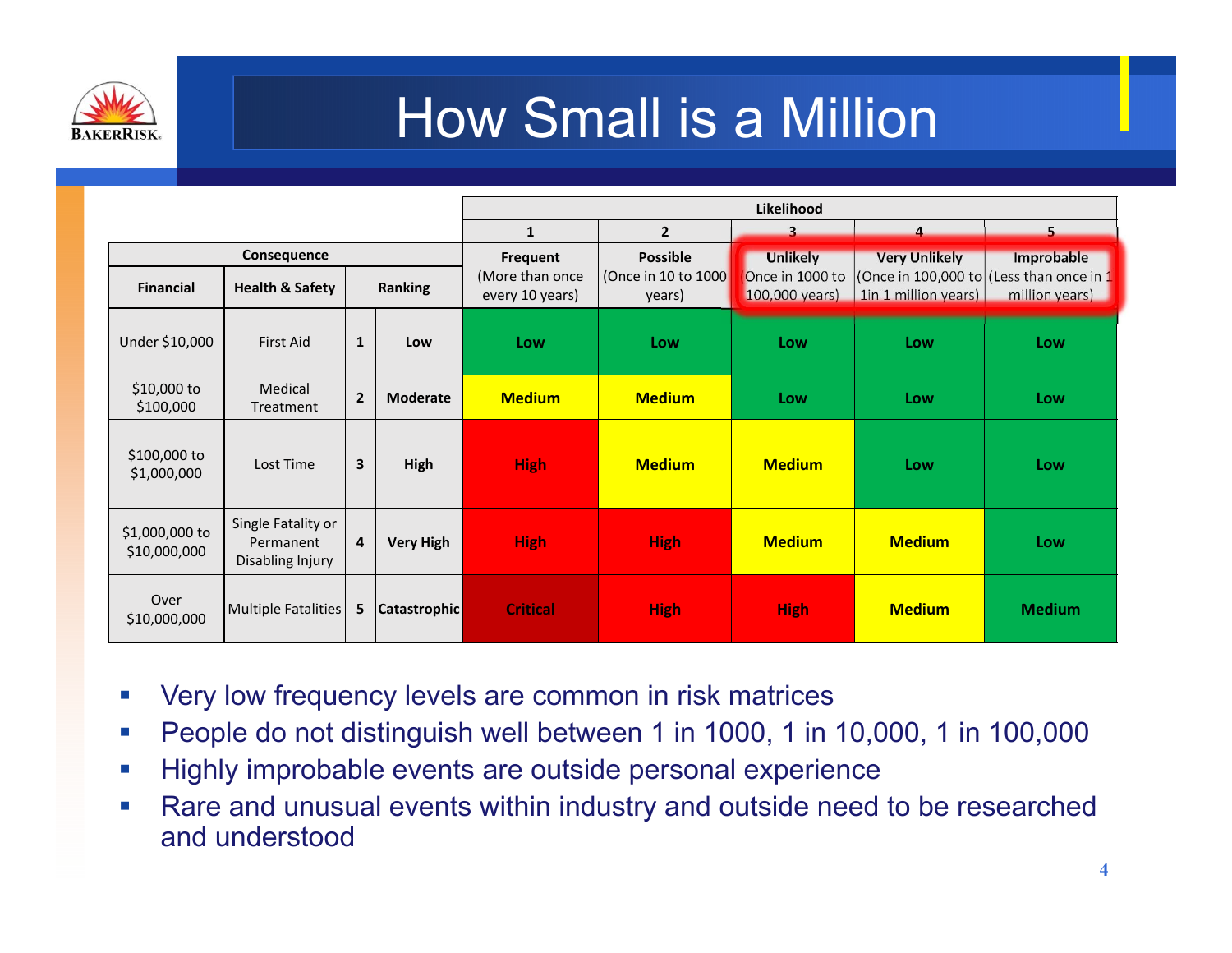

## Elephants Don't Fit in Shoeboxes

|                                                                          |                                                                          |                      |                         |                  | Likelihood                                               |                                            |                                               |                                                 |                                                |  |  |  |  |
|--------------------------------------------------------------------------|--------------------------------------------------------------------------|----------------------|-------------------------|------------------|----------------------------------------------------------|--------------------------------------------|-----------------------------------------------|-------------------------------------------------|------------------------------------------------|--|--|--|--|
|                                                                          |                                                                          |                      |                         |                  | $\mathbf{1}$                                             | $\overline{2}$                             | 3                                             | 4                                               | 5                                              |  |  |  |  |
| Environmental                                                            | Consequence<br><b>Health &amp; Safety</b><br>Ranking<br><b>Financial</b> |                      |                         |                  | <b>Very Rare</b><br>(Less than once in<br>100,000 years) | Rare<br>(Once in 1,000 to<br>10,000 years) | Unlikely<br>(Once in 100 to<br>$1,000$ years) | <b>Possible</b><br>(Once in 10 to 100<br>years) | Frequent<br>(More than once<br>every 10 years) |  |  |  |  |
| On-site release,<br>non-reportable<br>event                              | Under \$10,000                                                           | <b>First Aid</b>     | $\mathbf{1}$            | Low              | 1                                                        | $\overline{2}$                             | 3                                             | 4                                               | 5                                              |  |  |  |  |
| Reportable release,<br>soil contamination                                | $$10,000$ to<br>\$100,000                                                | Medical<br>Treatment | $\overline{2}$          | Moderate         | $\overline{2}$                                           | 4                                          | 6                                             | 8                                               | 10                                             |  |  |  |  |
| Significant release,<br>release with<br>remediation under<br>\$1,000,000 | \$100,000 to<br>\$1,000,000                                              | Lost Time            | $\overline{\mathbf{3}}$ | High             | 3                                                        | $6\phantom{1}$                             | 9                                             | 12                                              | 15                                             |  |  |  |  |
| Release requiring<br>major remediation<br>(up to \$10,000,000)           | \$1,000,000 to<br>\$10,000,000                                           | Permanent<br>Injury  | 4                       | <b>Very High</b> | 4                                                        | $\bf{8}$                                   | 12                                            | 16                                              | 20                                             |  |  |  |  |
| Permanent<br>environmental<br>damage                                     | Over<br>\$10,000,000                                                     | Fatality             | 5                       | Catastrophic     | 5                                                        | 10                                         | 15                                            | 20                                              | 25                                             |  |  |  |  |

- $\mathcal{L}_{\mathcal{A}}$ Risk matrices have top end consequence values
- $\mathcal{C}$ Events can exceed these top end values by more than an order of magnitude
- $\mathcal{L}_{\mathcal{A}}$ This can cause an under-estimation of actual risk
- m. Risk matrices should not place an artificial limit on severity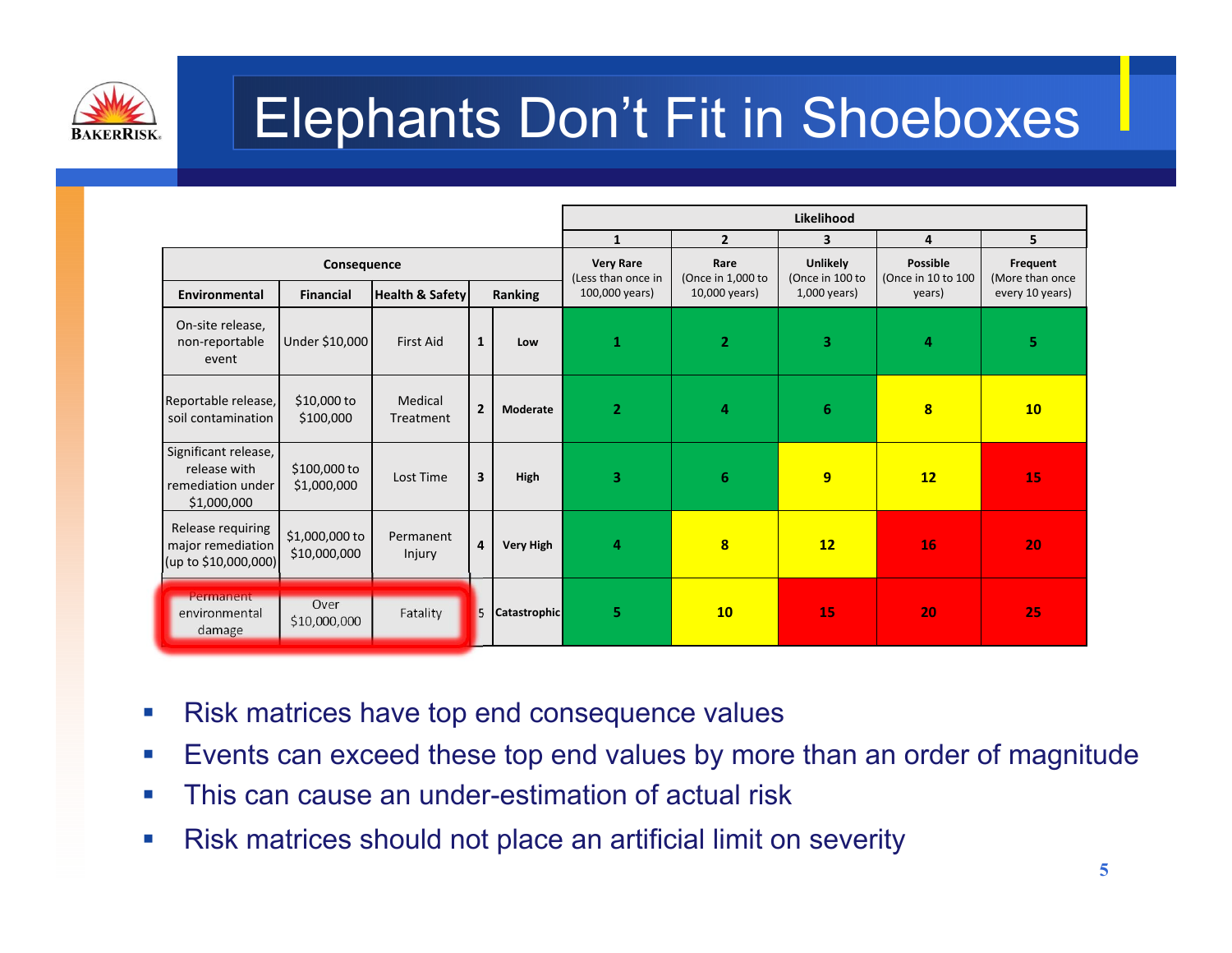

# Using a Sledgehammer on a Pin

|                                                                          |                                |                                                     |                         |                  | Likelihood                        |                                 |                                     |                                             |                                    |  |  |  |
|--------------------------------------------------------------------------|--------------------------------|-----------------------------------------------------|-------------------------|------------------|-----------------------------------|---------------------------------|-------------------------------------|---------------------------------------------|------------------------------------|--|--|--|
|                                                                          |                                |                                                     |                         |                  | 1                                 | $\overline{2}$                  | 3                                   | 4                                           | 5                                  |  |  |  |
|                                                                          | Consequence                    |                                                     |                         |                  | Frequent<br>(More than once every | Possible<br>(Once in 10 to 1000 | <b>Unlikely</b><br>(Once in 1000 to | <b>Very Unlikely</b><br>(Once in 100,000 to | Improbable<br>(Less than once in 1 |  |  |  |
| Environmental                                                            | <b>Financial</b>               | Health & Safety                                     |                         | Ranking          | 10 years)                         | years)                          | 10,000 years)                       | 1in 1 million years)                        | million years)                     |  |  |  |
| On-site release, non-<br>reportable event                                | Under \$10,000                 | <b>First Aid</b>                                    | $\mathbf{1}$            | Low              | Low                               | Low                             | Low                                 | Low                                         | Low                                |  |  |  |
| Reportable release,<br>soil contamination                                | \$10,000 to<br>\$100,000       | Medical<br>Treatment                                | $\overline{2}$          | Moderate         | <b>Medium</b>                     | <b>Medium</b>                   | Low                                 | Low                                         | Low                                |  |  |  |
| Significant release,<br>release with<br>remediation under<br>\$1,000,000 | \$100,000 to<br>\$1,000,000    | Lost Time                                           | $\overline{\mathbf{3}}$ | High             | <b>High</b>                       | <b>Medium</b>                   | <b>Medium</b>                       | Low                                         | Low                                |  |  |  |
| Release requiring<br>major remediation<br>(up to \$10,000,000)           | \$1,000,000 to<br>\$10,000,000 | Single Fatality or<br>Permanent<br>Disabling Injury | $\overline{4}$          | <b>Very High</b> | <b>High</b>                       | <b>High</b>                     | <b>Medium</b>                       | <b>Medium</b>                               | Low                                |  |  |  |
| Permanent<br>environmental<br>damage                                     | Over<br>\$10,000,000           | Multiple Fatalities                                 | 5                       | Catastrophic     | <b>Critical</b>                   | <b>High</b>                     | <b>High</b>                         | <b>Medium</b>                               | <b>Medium</b>                      |  |  |  |

- $\mathcal{C}$ Risk matrices are designed to be fast, but conservative
- $\mathbb{R}^n$ Not designed to be highly accurate
- Good for low-medium risk, high-medium probability events
- High consequence, low probability events are an issue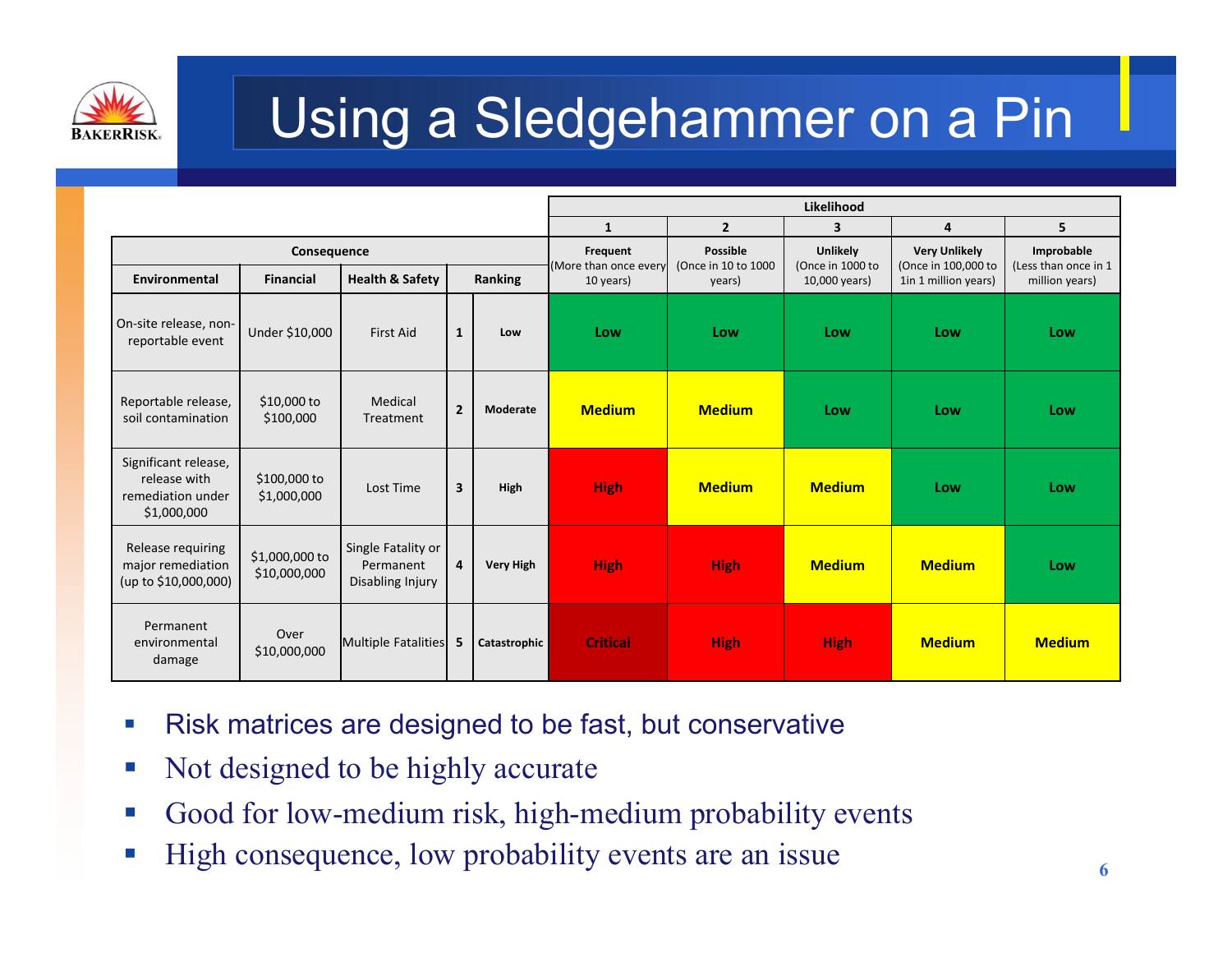

# Using a Sledgehammer on a Pin 2

|                                                                          |                                |                                                     |                |                  | Likelihood                        |                                         |                                     |                                             |                                    |  |  |
|--------------------------------------------------------------------------|--------------------------------|-----------------------------------------------------|----------------|------------------|-----------------------------------|-----------------------------------------|-------------------------------------|---------------------------------------------|------------------------------------|--|--|
|                                                                          |                                |                                                     |                |                  | $\mathbf{1}$                      | $\overline{2}$                          | 3                                   | 4                                           | 5                                  |  |  |
|                                                                          | Consequence                    |                                                     |                |                  | Frequent<br>(More than once every | <b>Possible</b><br>(Once in 10 to 1000) | <b>Unlikely</b><br>(Once in 1000 to | <b>Very Unlikely</b><br>(Once in 100,000 to | Improbable<br>(Less than once in 1 |  |  |
| Environmental                                                            | <b>Financial</b>               | <b>Health &amp; Safety</b>                          |                | Ranking          | 10 years)                         | years)                                  | 10,000 years)                       | 1in 1 million years)                        | million years)                     |  |  |
| On-site release, non-<br>reportable event                                | Under \$10,000                 | <b>First Aid</b>                                    | $\mathbf{1}$   | Low              | Low                               | Low                                     | Low                                 | Low                                         | Low                                |  |  |
| Reportable release,<br>soil contamination                                | \$10,000 to<br>\$100,000       | Medical<br>Treatment                                | $\overline{2}$ | Moderate         | <b>Medium</b>                     | <b>Medium</b>                           | Low                                 | Low                                         | Low                                |  |  |
| Significant release,<br>release with<br>remediation under<br>\$1,000,000 | \$100,000 to<br>\$1,000,000    | Lost Time                                           | $\overline{3}$ | High             | <b>High</b>                       | <b>Medium</b>                           | <b>Medium</b>                       | Low                                         | Low                                |  |  |
| Release requiring<br>major remediation<br>(up to \$10,000,000)           | \$1,000,000 to<br>\$10,000,000 | Single Fatality or<br>Permanent<br>Disabling Injury | 4              | <b>Very High</b> | <b>High</b>                       | <b>High</b>                             | <b>Medium</b>                       | <b>Medium</b>                               | Low                                |  |  |
| Permanent<br>environmental<br>damage                                     | Over<br>\$10,000,000           | Multiple Fatalities                                 | 5              | Catastrophic     | <b>Critical</b>                   | <b>High</b>                             | <b>High</b>                         | <b>Medium</b>                               | <b>Medium</b>                      |  |  |

- $\mathcal{L}_{\mathcal{A}}$  Some companies will force residual risk for all high consequence events (sometimes invoking ALARP)
- $\mathbb{R}^n$ Forces action on high consequence, but:

Resolution MUST be defined!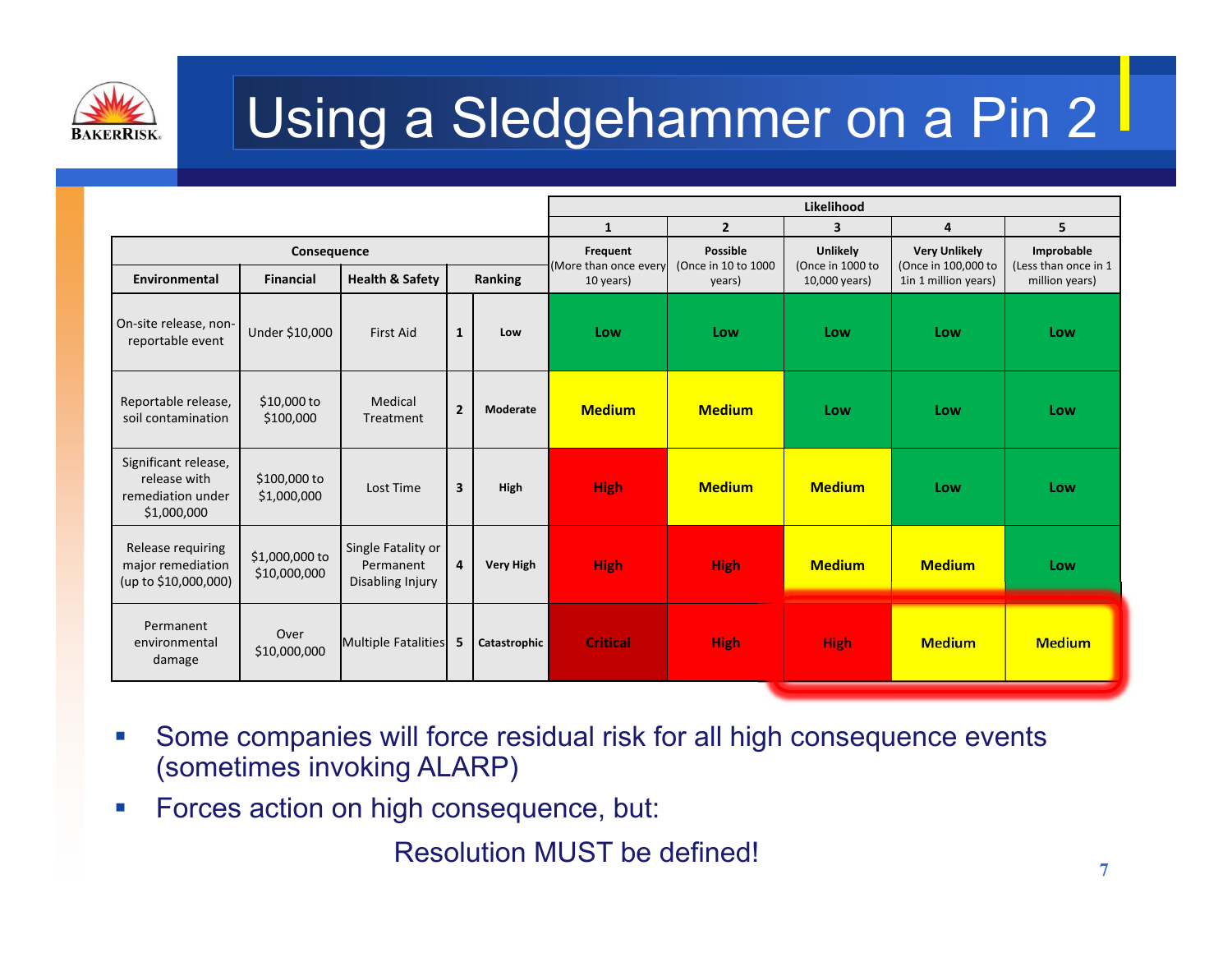

#### A Steam-driven Laser-Guided Sledgehammer…

|                                                                          |                                |                                                     |                         |                  | Likelihood                        |                                 |                              |                                             |                                    |  |  |  |
|--------------------------------------------------------------------------|--------------------------------|-----------------------------------------------------|-------------------------|------------------|-----------------------------------|---------------------------------|------------------------------|---------------------------------------------|------------------------------------|--|--|--|
|                                                                          |                                |                                                     |                         |                  | $\mathbf{1}$                      | $\overline{2}$                  | 3                            | 4                                           | 5                                  |  |  |  |
|                                                                          | Consequence                    |                                                     |                         |                  | Frequent<br>(More than once every | Possible<br>(Once in 10 to 1000 | Unlikely<br>(Once in 1000 to | <b>Very Unlikely</b><br>(Once in 100,000 to | Improbable<br>(Less than once in 1 |  |  |  |
| Environmental                                                            | <b>Financial</b>               | <b>Health &amp; Safety</b>                          |                         | Ranking          | 10 years)                         | years)                          | 10,000 years)                | 1in 1 million years)                        | million years)                     |  |  |  |
| On-site release, non-<br>reportable event                                | Under \$10,000                 | <b>First Aid</b>                                    | $\mathbf{1}$            | Low              | Low                               | Low                             | Low                          | Low                                         | Low                                |  |  |  |
| Reportable release,<br>soil contamination                                | \$10,000 to<br>\$100,000       | Medical<br>Treatment                                | $\overline{2}$          | Moderate         | <b>Medium</b>                     | <b>Medium</b>                   | Low                          | Low                                         | Low                                |  |  |  |
| Significant release,<br>release with<br>remediation under<br>\$1,000,000 | \$100,000 to<br>\$1,000,000    | Lost Time                                           | $\overline{\mathbf{3}}$ | High             | <b>High</b>                       | <b>Medium</b>                   | <b>Medium</b>                | Low                                         | Low                                |  |  |  |
| Release requiring<br>major remediation<br>(up to \$10,000,000)           | \$1,000,000 to<br>\$10,000,000 | Single Fatality or<br>Permanent<br>Disabling Injury | $\overline{4}$          | <b>Very High</b> | <b>High</b>                       | <b>High</b>                     | <b>Medium</b>                | <b>Medium</b>                               | Low                                |  |  |  |
| Permanent<br>environmental<br>damage                                     | Over<br>\$10,000,000           | Multiple Fatalities                                 | 5                       | Catastrophic     | <b>Critical</b>                   | <b>High</b>                     | <b>High</b>                  | <b>Medium</b>                               | <b>Medium</b>                      |  |  |  |

1. For all events involving release of flammable material, see sub‐chart 12 to determine consequence level based on system pressure

2. For spills involving corrosive material outside of containment, see sub‐chart 5a to determine consequence level based on component

3. For leaks from pumps or valves (seal/packing leaks), see Table 10 to determine release rate

4. For systems with existing SIL protection systems, refer to accompanying SIL graph on Figure 13 to verify acceptability of scenario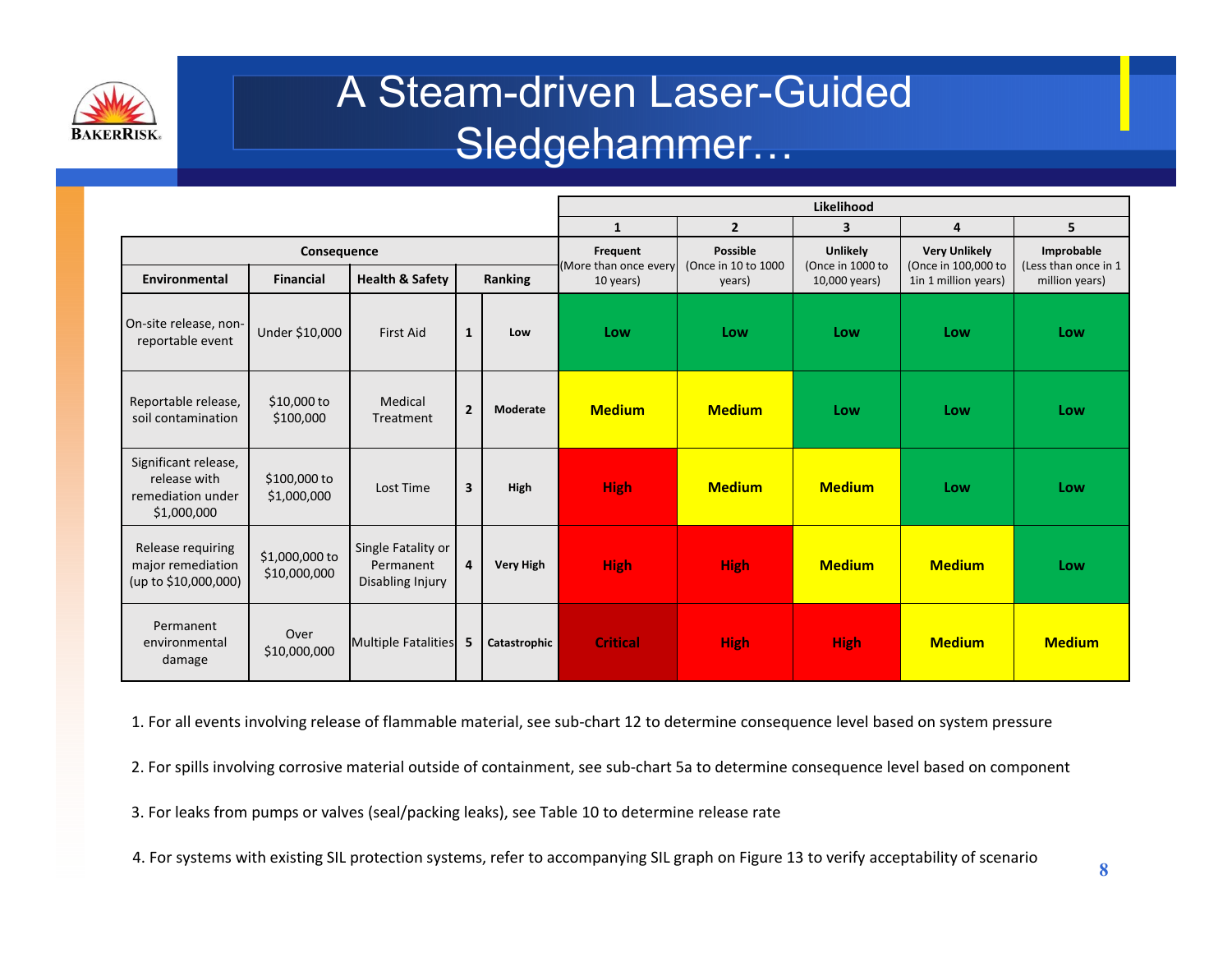

### …is Still a Sledgehammer

#### **The Good**

- $\mathbb{R}^3$ Improved repeatability
- $\mathcal{L}_{\mathcal{A}}$ Removes much subjective judgement from process

#### **The Bad**

- $\mathcal{L}_{\mathcal{A}}$ Handcuffs team judgement
- $\mathcal{L}_{\mathcal{A}}$ 'Security blanket' effect
- $\mathcal{L}_{\mathcal{A}}$ Makes screening a longer, more cumbersome process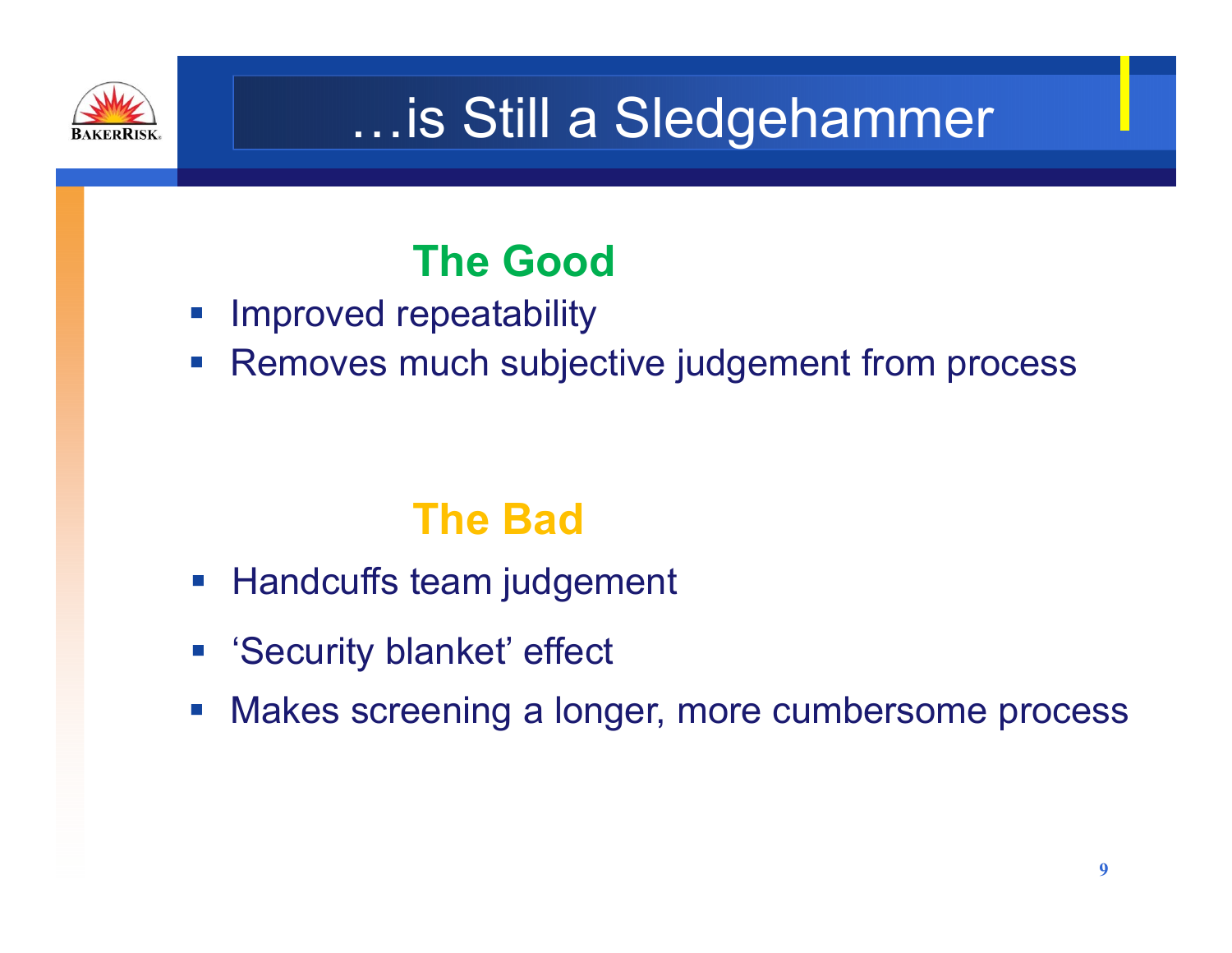

#### When an Order of Magnitude…

|                                                                          |                                |                                                     |                         |              | 1                                      |  |                 |                            | 2                                 | 3             |                     |       |
|--------------------------------------------------------------------------|--------------------------------|-----------------------------------------------------|-------------------------|--------------|----------------------------------------|--|-----------------|----------------------------|-----------------------------------|---------------|---------------------|-------|
|                                                                          | Consequence                    |                                                     |                         |              | Frequent                               |  |                 |                            |                                   |               |                     | bable |
| Environmental                                                            | <b>Financial</b>               | <b>Health &amp; Safety</b>                          |                         | Ranking      | (Once per year or<br>(Once in<br>more) |  | <b>Possible</b> |                            | <b>Unlikely</b>                   |               | n once in<br>years) |       |
| On-site release, non-<br>reportable event                                | Under \$10,000                 | <b>First Aid</b>                                    | 1                       | Low          | Low                                    |  |                 | (Once in 10 to 1000 years) | (Once in 1000 to 10,000<br>years) |               | jw                  |       |
| Reportable release,<br>soil contamination                                | $$10,000$ to<br>\$500,000      | Medical<br>Treatment                                | $\overline{2}$          | Moderate     | <b>Medium</b>                          |  |                 | <b>Medium</b>              | Low                               | Low           |                     | Low   |
| Significant release,<br>release with<br>remediation under<br>\$1,000,000 | \$500,000 to<br>\$5,000,000    | Lost Time                                           | $\overline{\mathbf{3}}$ | High         | <b>High</b>                            |  |                 | <b>Medium</b>              | <b>Medium</b>                     | Low           |                     | Low   |
| Release requiring<br>major remediation<br>(up to \$10,000,000)           | \$5,000,000 to<br>\$50,000,000 | Single Fatality or<br>Permanent<br>Disabling Injury | 4                       | Very High    | <b>High</b>                            |  |                 | <b>High</b>                | <b>Medium</b>                     | <b>Medium</b> |                     | Low   |
| Permanent<br>environmental<br>damage                                     | Over<br>\$50,000,000           | Multiple Fatalities                                 | -5                      | Catastrophic | <b>Critical</b>                        |  |                 | <b>High</b>                | <b>High</b>                       | <b>Medium</b> |                     | Low   |

- $\mathcal{L}_{\mathcal{A}}$ Companies often target 1-in-100,000 or 1-in-1,000,000 for low end probability
- $\mathcal{L}$ Companies also like yearly and 1-in-10 year categories
- $\mathcal{L}_{\mathcal{A}}$ Middle probability categories often 'jump' orders of magnitude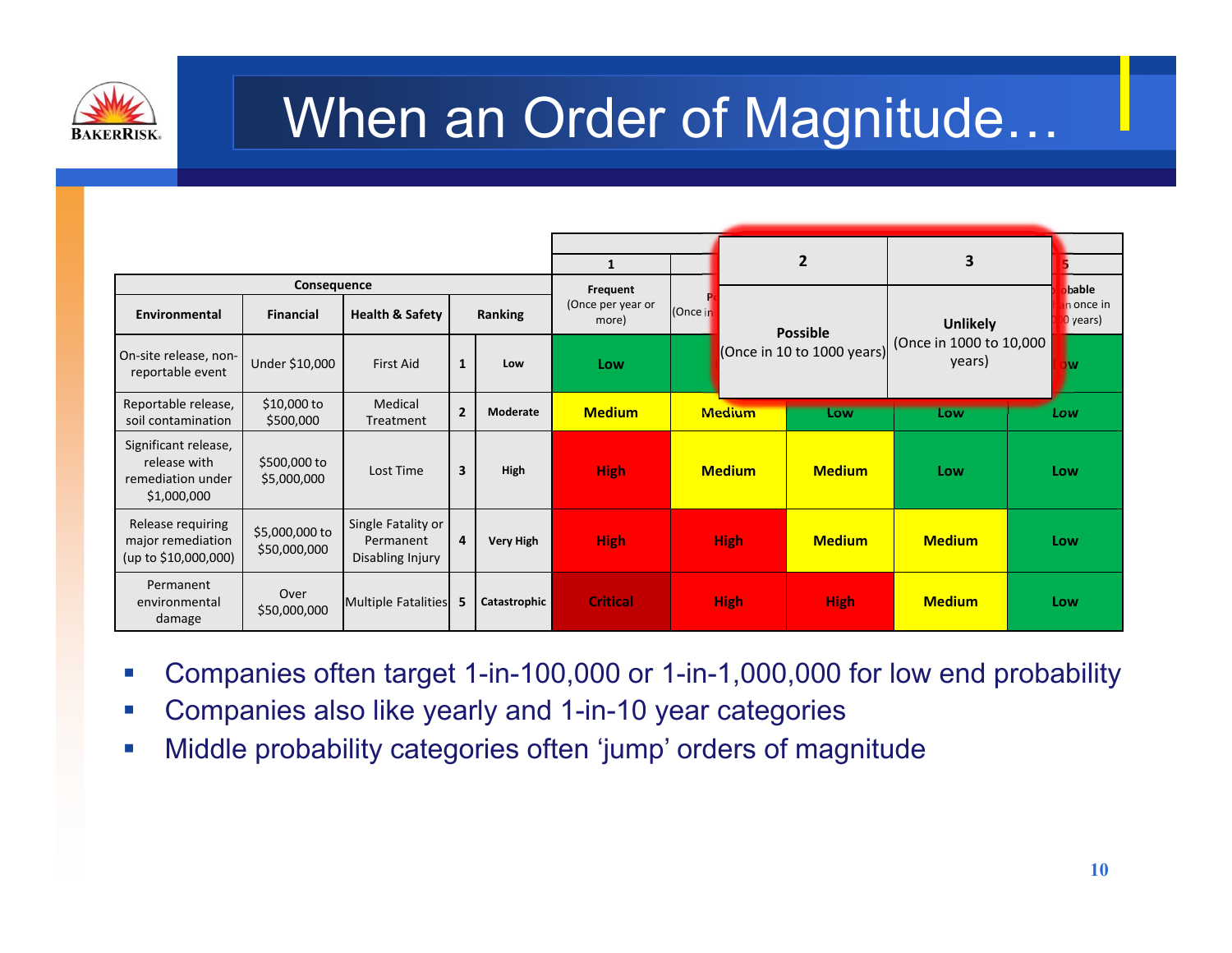

## … is Not an Order of Magnitude

|                                               |                                               | Likelihood                                     |               |                                                                 |                                                       |  |  |  |     |
|-----------------------------------------------|-----------------------------------------------|------------------------------------------------|---------------|-----------------------------------------------------------------|-------------------------------------------------------|--|--|--|-----|
| 1                                             | $\overline{2}$                                | 3                                              |               | 4                                                               | 5                                                     |  |  |  |     |
| <b>Frequent</b><br>(Once per year<br>or more) | <b>Possible</b><br>(Once in 1 to<br>10 years) | <b>Unlikely</b><br>(Once in 10 to 1,000 years) |               | <b>Very Unlikely</b><br>(Once in 1,000 to 1in 100,000<br>years) | Improbable<br>(Less than once<br>in 100,000<br>years) |  |  |  |     |
| Low                                           | Low                                           | Low                                            | Low           |                                                                 |                                                       |  |  |  | Low |
| <b>Medium</b>                                 | <b>Medium</b>                                 | Low                                            |               | Low                                                             | Low                                                   |  |  |  |     |
| <b>High</b>                                   | <b>Mediu</b>                                  |                                                |               | Low                                                             | Low                                                   |  |  |  |     |
| <b>High</b>                                   | <b>High</b>                                   | <b>Medium</b>                                  | <b>Medium</b> |                                                                 | Low                                                   |  |  |  |     |
| <b>Critical</b>                               | <b>High</b>                                   |                                                |               | <b>Medium</b>                                                   | Low                                                   |  |  |  |     |

- $\mathbb{R}^n$ Jumping orders of magnitude effectively 'stretches' the associated risk
- $\mathcal{C}^{\mathcal{A}}$ This creates a bias that isn't obvious to those performing the assessment
- $\mathcal{A}$ Jumps in order of magnitude on the consequence side can make this worse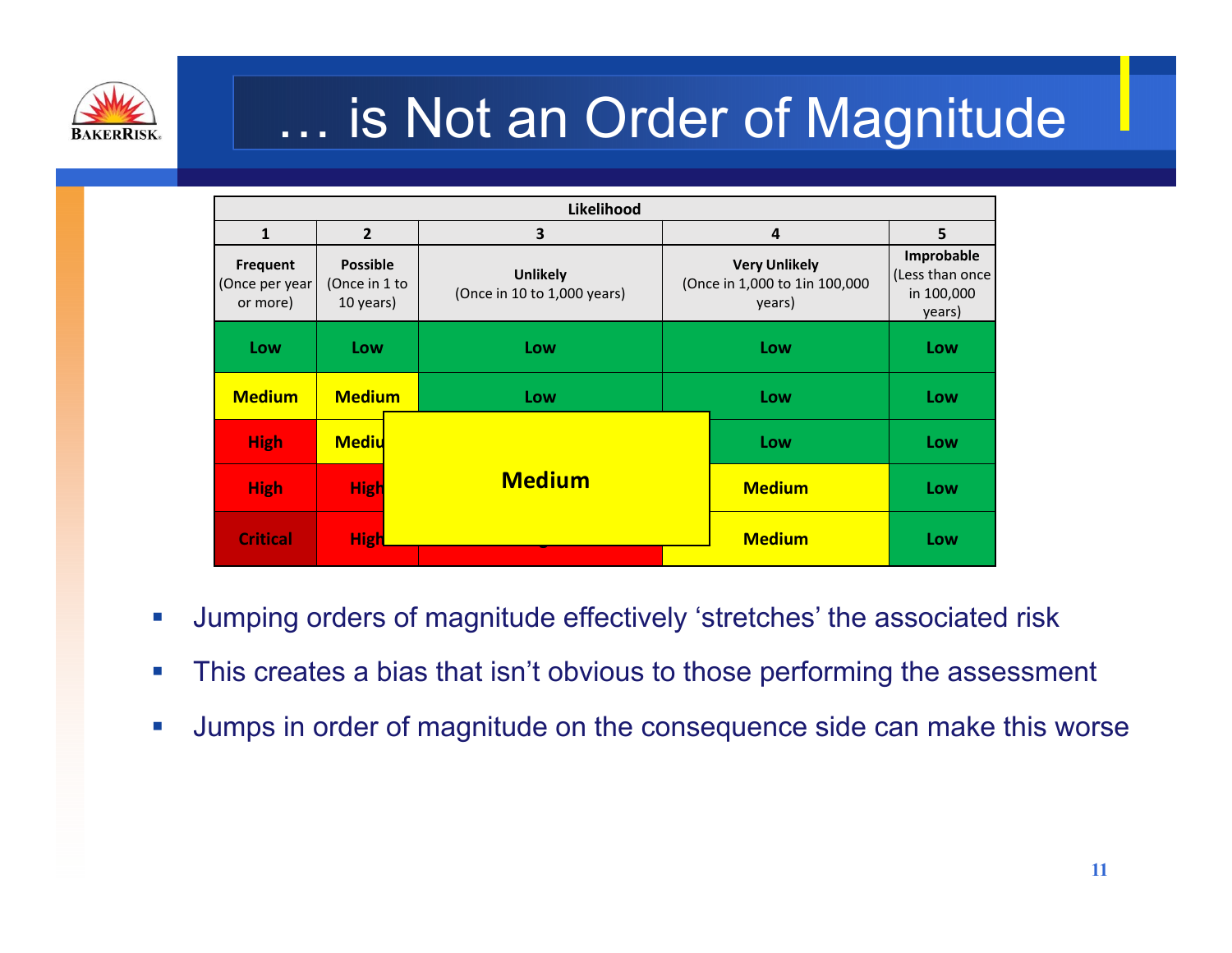

## Be Fruitful, But Don't Multiply

|                                                                          |                                |                            |                         |                     | Likelihood                             |                           |                                    |                                       |                                    |  |  |
|--------------------------------------------------------------------------|--------------------------------|----------------------------|-------------------------|---------------------|----------------------------------------|---------------------------|------------------------------------|---------------------------------------|------------------------------------|--|--|
|                                                                          |                                |                            |                         |                     | $\mathbf{1}$                           | $\overline{2}$            | 3                                  | 4                                     | 5                                  |  |  |
|                                                                          | Consequence                    |                            |                         |                     | <b>Very Rare</b><br>(Less than once in | Rare<br>(Once in 1,000 to | <b>Unlikely</b><br>(Once in 100 to | <b>Possible</b><br>(Once in 10 to 100 | <b>Frequent</b><br>(More than once |  |  |
| Environmental                                                            | <b>Financial</b>               | <b>Health &amp; Safety</b> |                         | <b>Ranking</b>      | 100,000 years)                         | 10,000 years)             | $1,000$ years)                     | years)                                | every 10 years)                    |  |  |
| On-site release, non-<br>reportable event                                | Under \$10,000                 | <b>First Aid</b>           | $\mathbf{1}$            | Low                 | $\mathbf 1$                            | $\overline{2}$            | 3                                  | 4                                     | 5                                  |  |  |
| Reportable release,<br>soil contamination                                | \$10,000 to<br>\$100,000       | Medical<br>Treatment       | $\overline{2}$          | <b>Moderate</b>     | $\overline{2}$                         | 4                         | $6\phantom{1}6$                    | $\overline{\mathbf{8}}$               | 10                                 |  |  |
| Significant release,<br>release with<br>remediation under<br>\$1,000,000 | \$100,000 to<br>\$1,000,000    | Lost Time                  | $\overline{\mathbf{3}}$ | High                | 3                                      | $6\phantom{1}$            | 9                                  | 12                                    | 15                                 |  |  |
| Release requiring<br>major remediation<br>(up to \$10,000,000)           | \$1,000,000 to<br>\$10,000,000 | Permanent Injury           | 4                       | <b>Very High</b>    | $\overline{a}$                         | $\overline{\mathbf{8}}$   | 12                                 | 16                                    | 20                                 |  |  |
| Permanent<br>environmental<br>damage                                     | Over<br>\$10,000,000           | Fatality                   | 5                       | <b>Catastrophic</b> | $\overline{5}$                         | 10                        | 15                                 | 20                                    | 25                                 |  |  |

- L Many companies will **multiply** likelihood and severity to get a ranking
- $\Box$ Rankings are often used to prioritize projects and actions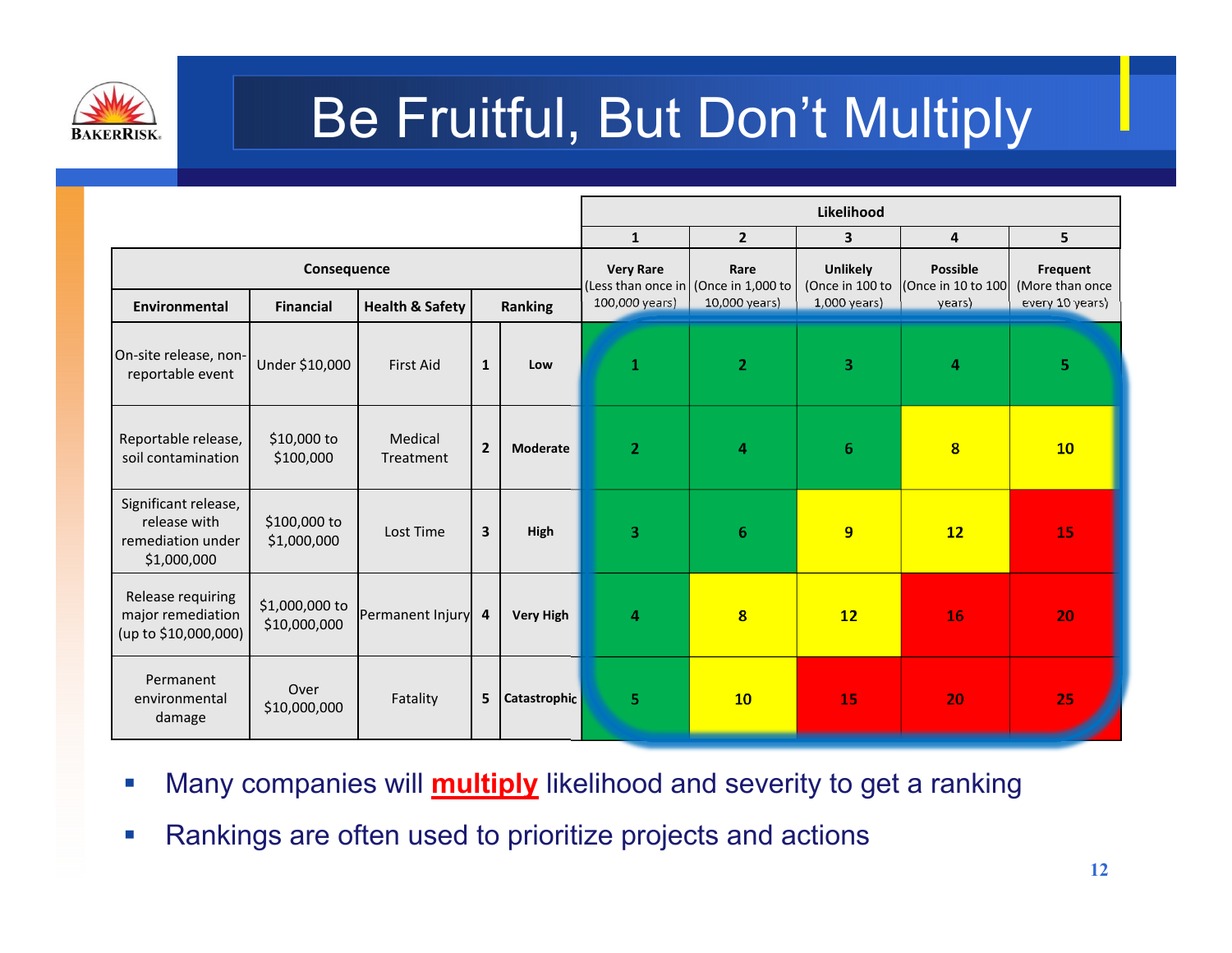

## Be Fruitful, But Don't Multiply

#### **The Good**

- $\mathcal{L}_{\mathcal{A}}$ Provides clear direction on priorities
- $\mathcal{L}_{\mathcal{A}}$ Gives consistent ranking

#### **The Bad**

- $\mathcal{L}_{\mathcal{A}}$ Doesn't account for multiple outcomes
- $\mathcal{L}_{\mathcal{A}}$ High frequency low severity  $\neq$  High severity low frequency
- $\mathcal{L}_{\mathcal{A}}$ Multiplying orders of magnitude doesn't work…

$$
1 \times 1 = 1
$$
  
\n
$$
2 \times 2 = 4
$$
  
\n
$$
1 \times 1 = 1
$$
  
\n
$$
10 \times 10 = 100
$$
  
\n
$$
100 = 100
$$

 $3 \times 3 = 9$  100  $\times 100 = 10,000$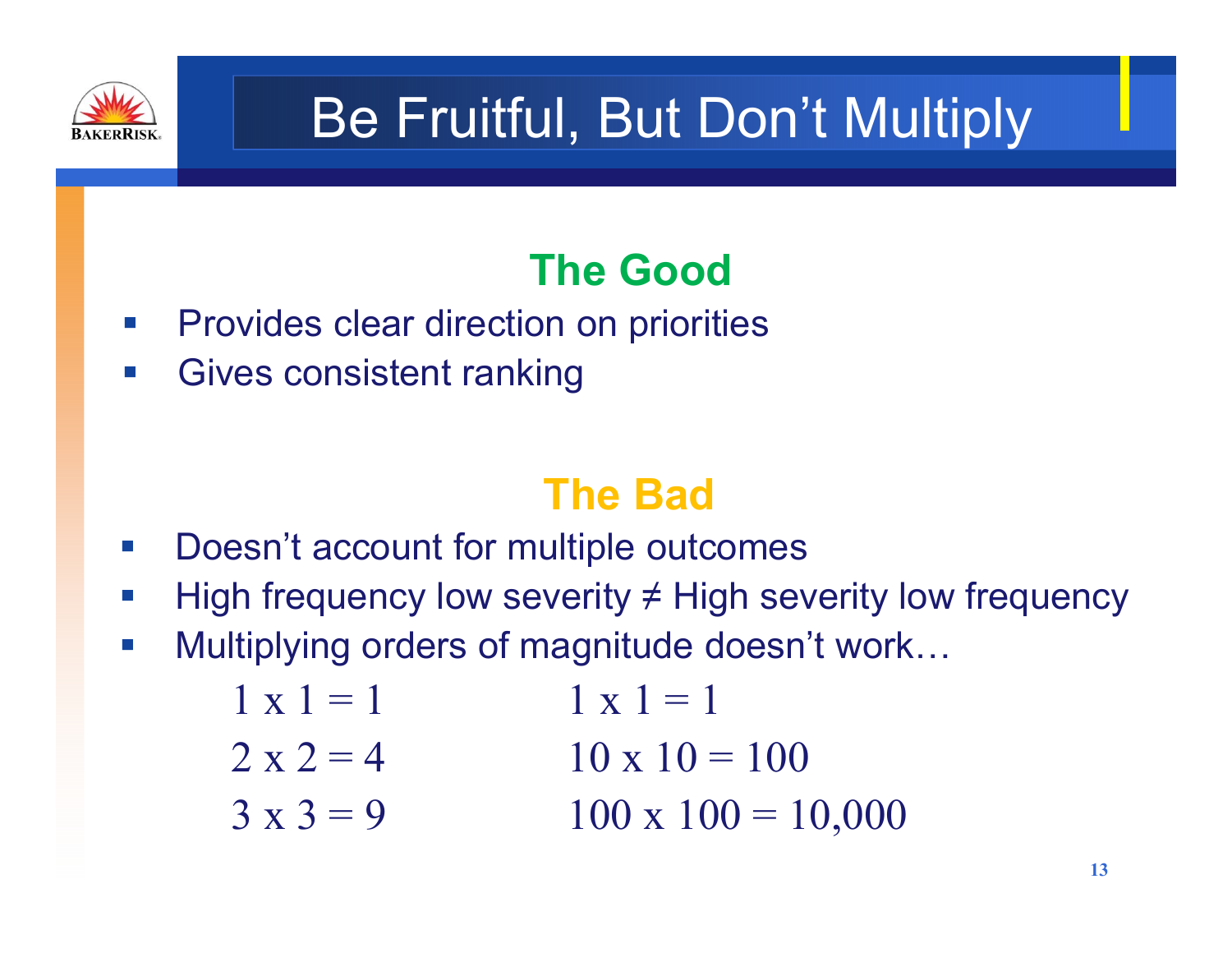

# The Tipping Point

|                                                                          |                                |                            |                |                  | Likelihood                       |                                            |                                    |                                       |                             |  |
|--------------------------------------------------------------------------|--------------------------------|----------------------------|----------------|------------------|----------------------------------|--------------------------------------------|------------------------------------|---------------------------------------|-----------------------------|--|
|                                                                          |                                |                            |                |                  | $\mathbf{1}$                     | $\overline{2}$                             | $\overline{\mathbf{3}}$            | 4                                     | 5                           |  |
|                                                                          | Consequence                    |                            |                |                  | Improbable<br>(Less than once in | <b>Very Unlikely</b><br>(Once in 10,000 to | <b>Unlikely</b><br>(Once in 100 to | <b>Possible</b><br>(Once in 10 to 100 | Frequent<br>(More than once |  |
| <b>Environmental</b>                                                     | <b>Financial</b>               | <b>Health &amp; Safety</b> |                | <b>Ranking</b>   | 1 million years)                 | 100,000 years)                             | 10,000 years)                      | years)                                | every 10 years)             |  |
| On-site release, non-<br>reportable event                                | Under \$10,000                 | <b>First Aid</b>           | $\mathbf{1}$   | Low              | Low                              | Low                                        | Low                                | Low                                   | Low                         |  |
| Reportable release,<br>soil contamination                                | \$10,000 to<br>\$100,000       | Medical<br>Treatment       | $\overline{2}$ | <b>Moderate</b>  | Low                              | Low                                        | Low                                | <b>Medium</b>                         | <b>Medium</b>               |  |
| Significant release,<br>release with<br>remediation under<br>\$1,000,000 | \$100,000 to<br>\$1,000,000    | Lost Time                  | $\overline{3}$ | High             | Low                              | Low                                        | <b>Medium</b>                      | <b>Medium</b>                         | <b>High</b>                 |  |
| Release requiring<br>major remediation<br>(up to \$10,000,000)           | \$1,000,000 to<br>\$10,000,000 | Permanent Injury           | $\overline{4}$ | <b>Very High</b> | Low                              | <b>Medium</b>                              | <b>Medium</b>                      | <b>High</b>                           | <b>High</b>                 |  |
| Permanent<br>environmental<br>damage                                     | Over<br>\$10,000,000           | Fatality                   | 5              | Catastrophic     | Low                              | <b>Medium</b>                              | <b>High</b>                        | <b>High</b>                           | <b>Critical</b>             |  |

- $\mathbb{R}^n$ Risk matrices provide clear break points from one category to the next
- $\overline{\phantom{a}}$ This gives clear guidance on when to take or not take an action
- $\mathbb{R}^n$ This can be easily abused…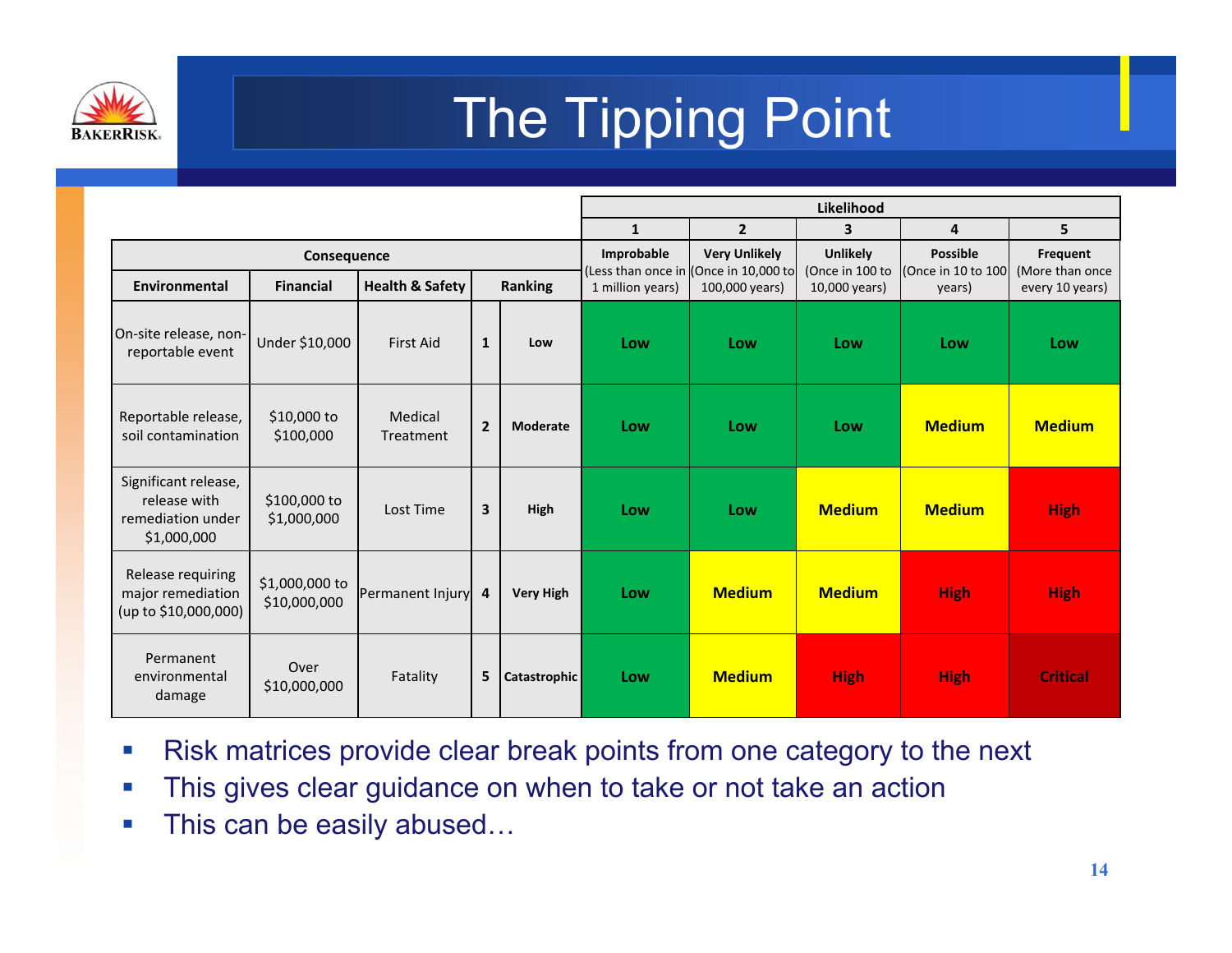

## The Tipping Point 2

#### Reality doesn't fit into neat boxes…



Likelihood

- $\mathbb{R}^3$ Risk is a spectrum
- L. Matrices are a simplification
- $\overline{\phantom{a}}$ Watch for 'gaming' of the system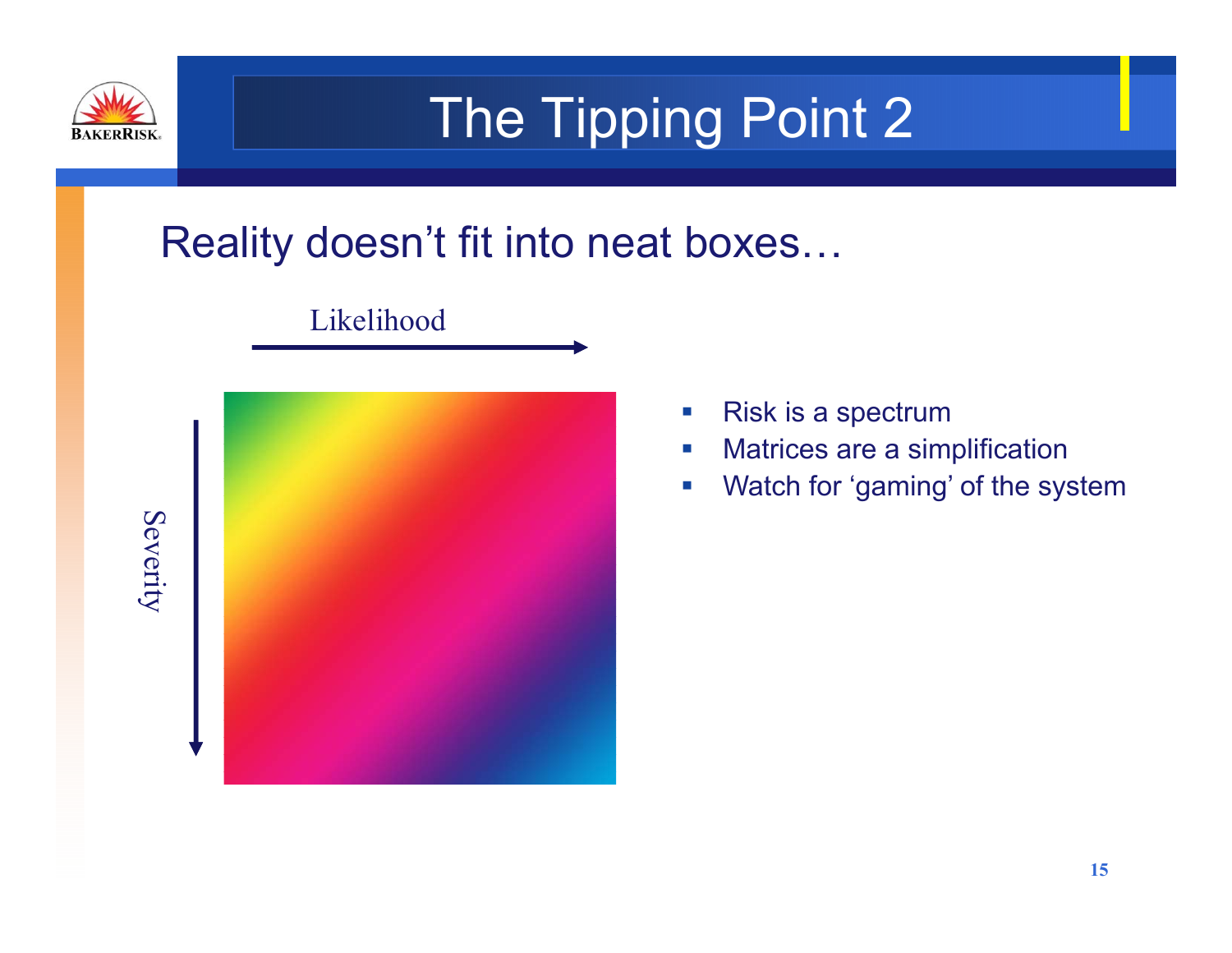

#### The Consequence Conundrum

|                                                                          | Consequence                    |                            |                |                  |
|--------------------------------------------------------------------------|--------------------------------|----------------------------|----------------|------------------|
| <b>Environmental</b>                                                     | <b>Financial</b>               | <b>Health &amp; Safety</b> |                | <b>Ranking</b>   |
| On-site release, non-<br>reportable event                                | Under \$10,000                 | <b>First Aid</b>           | 1              | Low              |
| Reportable release,<br>soil contamination                                | \$10,000 to<br>\$100,000       | Medical<br>Treatment       | $\overline{2}$ | <b>Moderate</b>  |
| Significant release,<br>release with<br>remediation under<br>\$1,000,000 | \$100,000 to<br>\$1,000,000    | Lost Time                  | 3              | High             |
| Release requiring<br>major remediation<br>(up to \$10,000,000)           | \$1,000,000 to<br>\$10,000,000 | Permanent Injury           | 4              | <b>Very High</b> |
| Permanent<br>environmental<br>damage                                     | Over<br>\$10,000,000           | Fatality                   | 5              | Catastrophic     |

 $\mathcal{C}$  The same consequence can happen many ways – important when reviewing incidents

Example: Consequence – 5 stitches:

- П From a car accident driving to work
- П From a car accident driving at work
- Г While using a knife, hand slips
- П Intentionally cut by another employee
- Г Process upset launches shrapnel, causes cut
- Г Catches arm in rotating equipment

#### Consequences may be equal – level of concern and *potential harm* is not!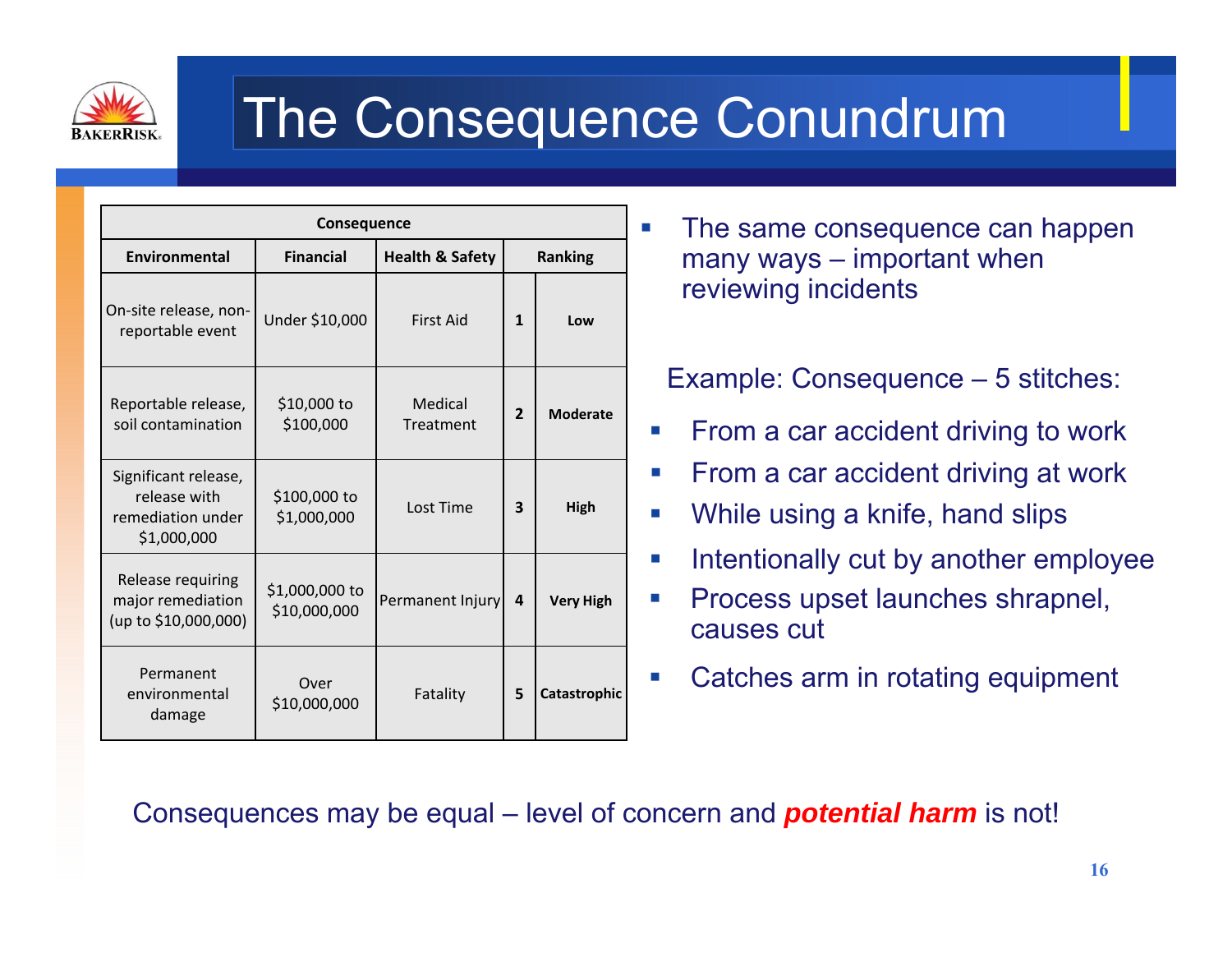

#### These Aren't the Consequences You're Looking For…

|                                                                          | Likelihood                     |                            |                         |                  |                                        |                           |                                    |                                       |                             |  |
|--------------------------------------------------------------------------|--------------------------------|----------------------------|-------------------------|------------------|----------------------------------------|---------------------------|------------------------------------|---------------------------------------|-----------------------------|--|
|                                                                          |                                |                            |                         |                  | $\mathbf{1}$                           | $\overline{2}$            | $\overline{\mathbf{3}}$            | 4                                     | 5                           |  |
|                                                                          | Consequence                    |                            |                         |                  | <b>Very Rare</b><br>(Less than once in | Rare<br>(Once in 1,000 to | <b>Unlikely</b><br>(Once in 100 to | <b>Possible</b><br>(Once in 10 to 100 | Frequent<br>(More than once |  |
| <b>Environmental</b>                                                     | <b>Financial</b>               | <b>Health &amp; Safety</b> |                         | Ranking          | 100,000 years)                         | 10,000 years)             | $1,000$ years)                     | years)                                | every 10 years)             |  |
| On-site release, non-<br>reportable event                                | Under \$10,000                 | <b>First Aid</b>           | $\mathbf{1}$            | Low              | $\mathbf{1}$                           | $\overline{2}$            | 3                                  | 4                                     | $\overline{\mathbf{5}}$     |  |
| Reportable release,<br>soil contamination                                | \$10,000 to<br>\$100,000       | Medical<br>Treatment       | $\overline{2}$          | <b>Moderate</b>  | $\overline{2}$                         | $\overline{a}$            | $6\phantom{1}$                     | $\overline{\mathbf{8}}$               | 10                          |  |
| Significant release,<br>release with<br>remediation under<br>\$1,000,000 | \$100,000 to<br>\$1,000,000    | Lost Time                  | $\overline{\mathbf{3}}$ | High             | 3                                      | 6                         | 9                                  | 12                                    | 15                          |  |
| Release requiring<br>major remediation<br>(up to \$10,000,000)           | \$1,000,000 to<br>\$10,000,000 | Permanent Injury 4         |                         | <b>Very High</b> | 4                                      | $\overline{\mathbf{8}}$   | 12                                 | 16                                    | 20                          |  |
| Permanent<br>environmental<br>damage                                     | Over<br>\$10,000,000           | Fatality                   | 5                       | Catastrophic     | 5.                                     | <b>10</b>                 | 15                                 | 20                                    | 25                          |  |

#### $\mathcal{L}_{\mathcal{A}}$ Facilitators can easily bias decisions in a matrix!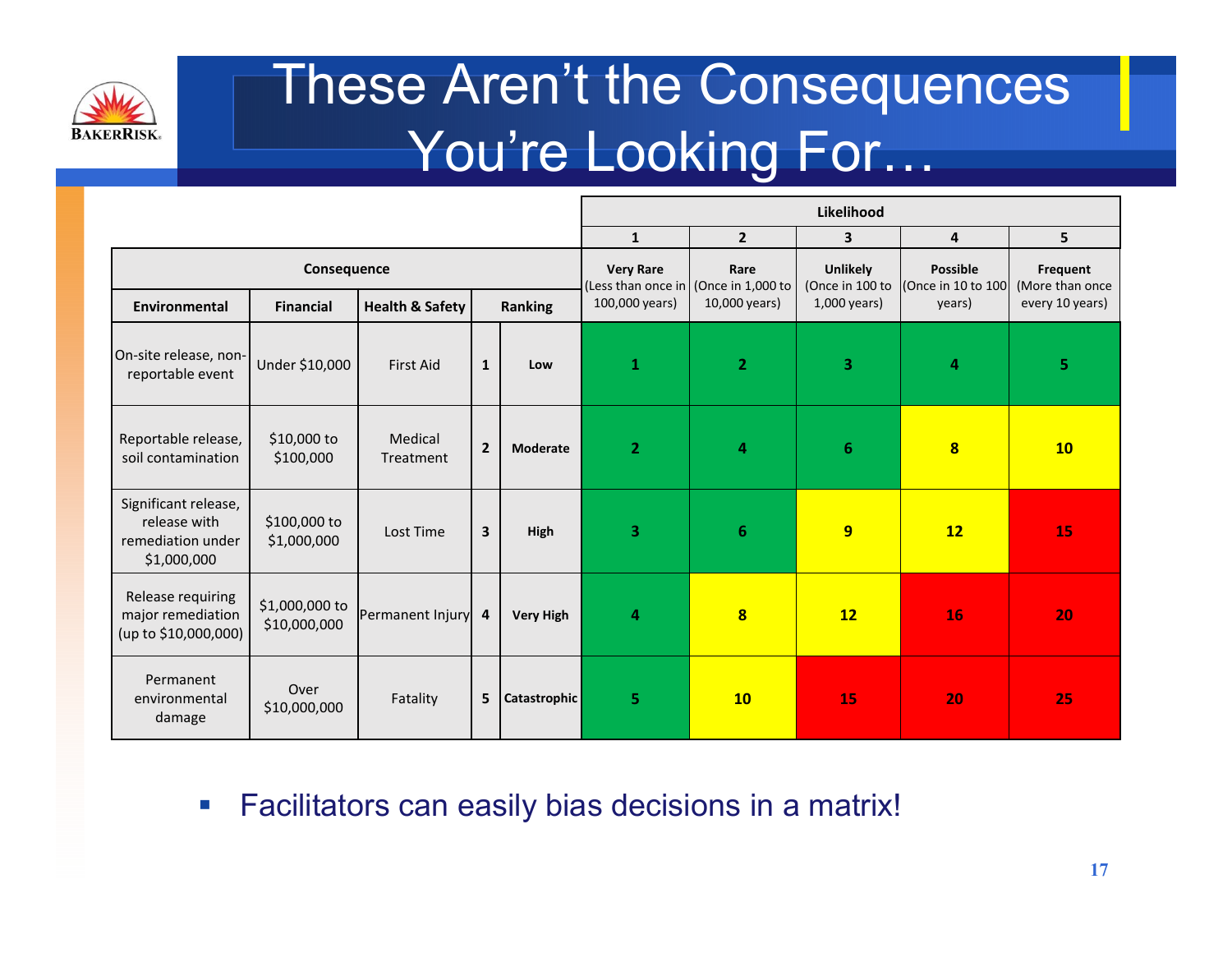

### These Aren't the Consequences You're Looking For…

#### Three Statements:

- 1. "Do you think this scenario is a likelihood 3, or should it be higher?"
- 2. "So, what is the probability for this scenario?"
- 3. "Is this a 2 or a 3 for likelihood?"

Only statement 2 is neutral, 1 and 3 will bias the audience! Subjective tools are prone to influence, facilitators need to be aware!